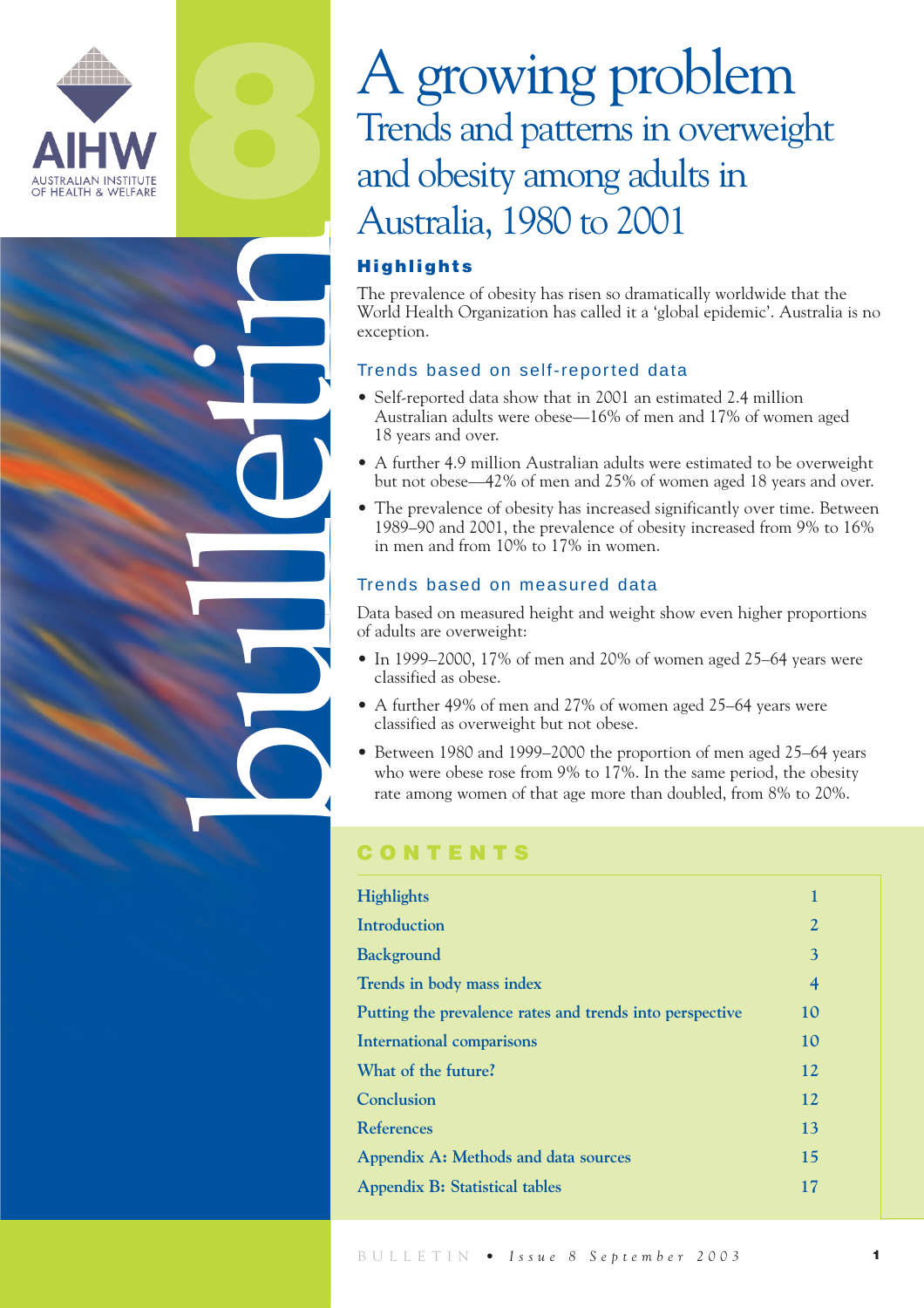

## Trends in waist circumference

- Just over one fifth (21%) of men and 28% of women aged 25–69 years were abdominally obese in 1999–2000.
- A further 28% of men and 21% of women aged 25–69 years were abdominally overweight but not obese.
- Between 1989 and 1999–2000 the prevalence of abdominal obesity increased from 14% to 21% in men and from 16% to 28% in women.

### International comparisons

It is difficult to find directly comparable international data. The following can, however, be said:

- Self-reported data show that the prevalence of obesity among Australians aged 25–64 years (18%) is about 4 percentage points lower than that for adults of the same age in the United Kingdom and the United States.
- Self-reported data show that the prevalence of overweight but not obese among Australians aged 25–64 years (35%) is also around 3 to 4 percentage points behind the rates for the United Kingdom (39%) and the United States (38%).
- Measured data show that the prevalence of obesity is slightly higher among Australians aged 25–64 years (20%) than among people of the same age in New Zealand (18%) but twice as high as in Italy (9%).
- In contrast, New Zealand has a higher prevalence of overweight but not obese than Australia— 43% compared with 38%. The corresponding rate for Italy is substantially lower, at 33%.

## **Introduction**

The World Health Organization (WHO) has called the worldwide rise in obesity a 'global epidemic' (WHO 2000). Current levels of obesity in Australia mean that we are not immune from this problem. Analysis of the Australian Bureau of Statistics (ABS) 2001 National Health Survey found that, on the basis of self-reported height and weight, around 16% of Australians aged 18 years and over were obese and a further 34% were overweight but not obese. In contrast, data from the 1989–90 National Health Survey showed that 9% of Australians aged 18 years and over were obese and 30% were overweight but not obese. Thus in only 13 years the proportion of obese Australian adults increased substantially—by almost 80%—and the proportion of overweight but not obese Australian adults increased by 14%.

This bulletin documents the evidence from national cross-sectional surveys of overweight and obesity among adults in Australia during the past two decades, puts the size of the problem in perspective, and compares the prevalence in Australia with the prevalence in other developed countries. Future bulletins will focus on trends by sociodemographic and economic factors and on the impact of overweight and obesity in Australia in terms of a number of health-related measures.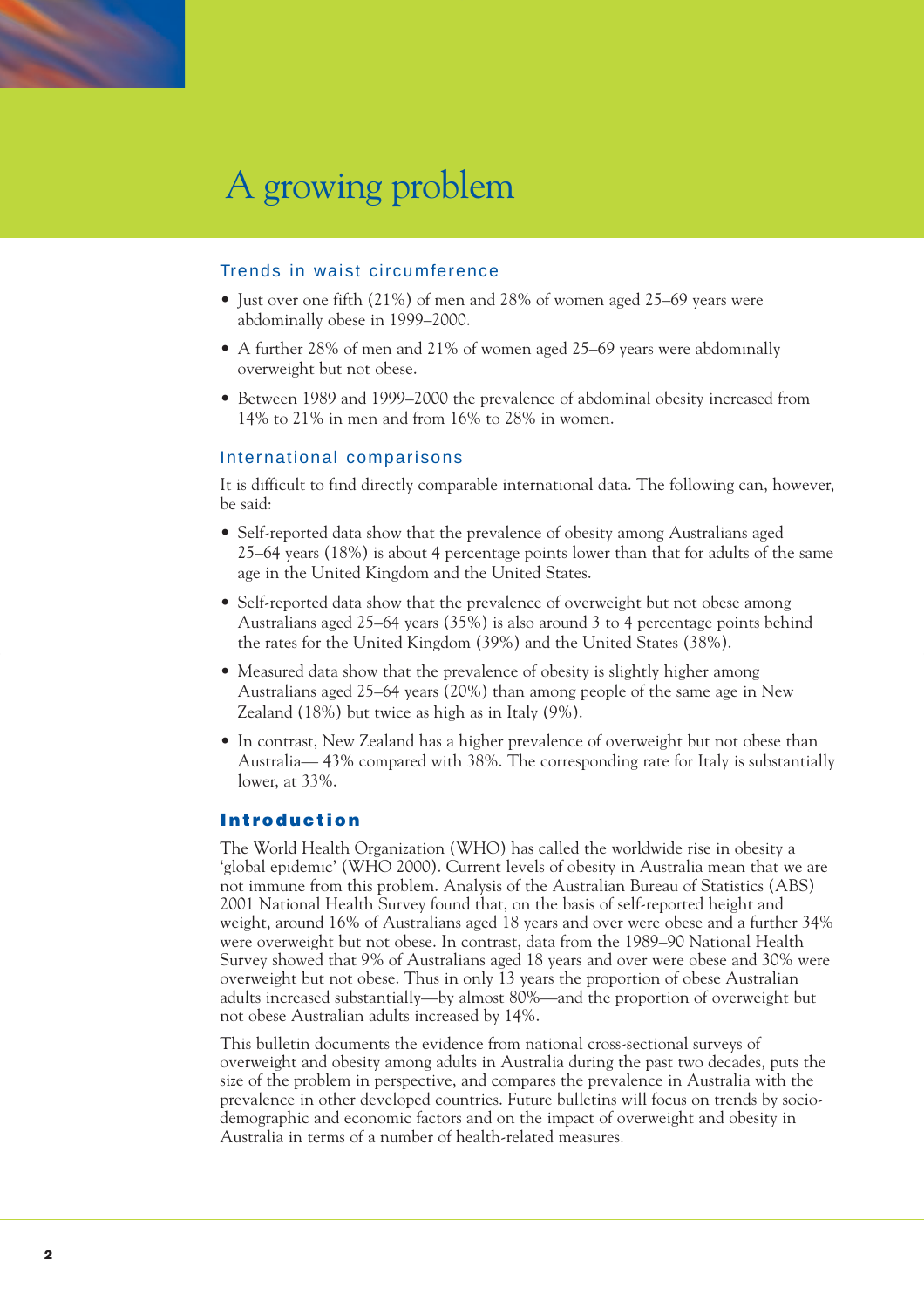## **Background**

The association between overweight and an increased risk of ill-health is well known. People who are overweight, particularly those who are obese, have higher rates of mortality and morbidity than people of healthy weight, both overall and from a range of specific conditions (WHO 2000). Among these conditions are coronary heart disease, Type 2 diabetes, gall bladder disease, ischaemic stroke, osteoporosis, sleep apnoea, and some cancers. Obesity can also have psychosocial and psychological consequences. Among people who are overweight, weight loss can reduce the incidence and severity of some of these conditions, as well as improving cholesterol levels, blood pressure and glycaemic control and decreasing the symptoms of osteoarthritis (WHO 2000).

Overweight is a matter of energy imbalance. Although many factors may influence an individual's weight, at a basic level weight gain results when, over a sufficient period, the energy intake from the diet exceeds the energy expended through physical activity (WHO 2000). In the long term even a slight imbalance can result in increased weight. Attention to diet and physical activity is therefore important, not only for preventing weight gain but also for weight loss and subsequent maintenance.

Apart from genetic factors, which are not modifiable, other influences on weight are social, economic and cultural factors and the nature of the physical environment. These tend to affect weight through their interaction with dietary behaviours and patterns of physical activity. The large-scale environmental and cultural changes inherent in the modernisation of society—particularly in the latter half of the 20th century—are considered to be the driving forces behind the global epidemic of obesity (WHO 2000). Although evidence on the specific behaviours and environmental conditions that are responsible for the epidemic is currently limited, a number of changes that have occurred might have had an impact. The increased use of cars has led not only to a decrease in transport-related activity but also to a reduction in access to and the construction of walking and cycling paths. Increased traffic and concerns about personal safety might also have limited walking, cycling and activities in public places, particularly among children. Further, increased use of labour-saving devices and greater engagement in passive forms of entertainment such as television, computers and video games have increased the amount of time spent in a sedentary or minimally active state (Cameron et al. 2003). These factors, combined with the availability of high-calorie 'fast foods' and drinks and larger portion sizes, have given rise to an environment and a culture conducive to the development of obesity. For this reason some experts argue that intervention and prevention strategies aimed at changing the environment to one that promotes healthy, active living will be more successful in addressing the obesity problem than strategies designed to work solely at the individual level.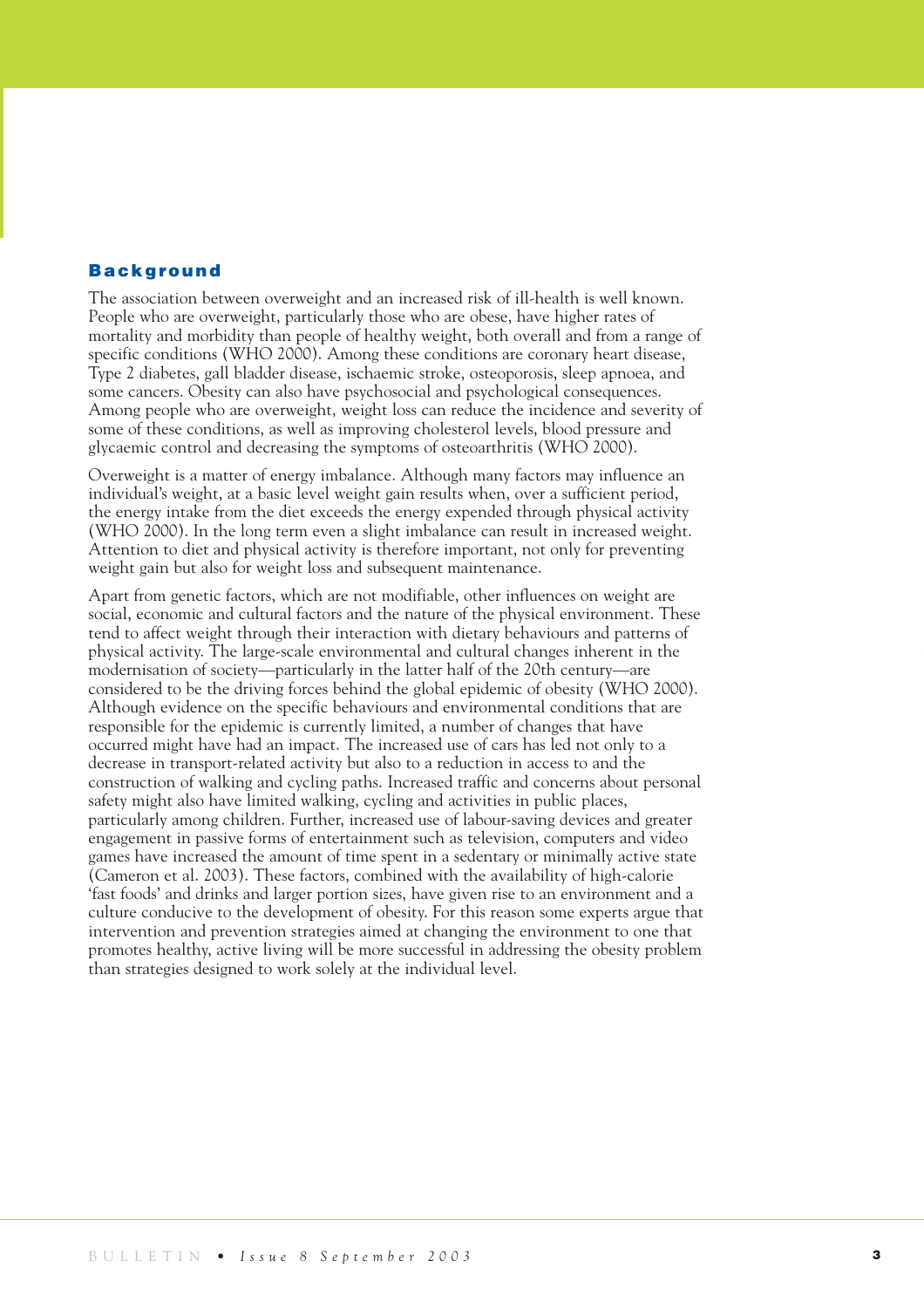

# **Trends in body mass index**

The most common measure used for classifying weight, the body mass index (BMI), is calculated as a person's weight in kilograms divided by the square of their height in metres. A classification defined by the WHO is generally used to group people aged 18 years and over into categories of overweight and obesity according to their BMI (WHO 2000) (Table 1). In this bulletin the WHO definitions for overweight (BMI  $\ge$ 25) and obese (BMI  $\geq$  30) have been used, however, the WHO category of 'preobese'  $(25 \leq BMI \leq 30)$  is referred to as 'overweight but not obese'.

The WHO classification for adults is not suitable for children and adolescents. Cole et al. (2000) have developed standard BMI cut-off points for children and adolescents aged 2 to 17 years. In addition, the WHO classification for adults may not be suitable for all ethnic groups, who may have equivalent levels of risk at a lower BMI (e.g. people from China or Japan) or higher BMI (e.g. people from Polynesia) (IDI 2000; WHO 2000).

| BMI (kg/m <sup>2</sup> )                    | <b>Classification</b>    | <b>Risk of co-morbidities</b>                       |  |
|---------------------------------------------|--------------------------|-----------------------------------------------------|--|
| Less than 18.5                              | <b>Underweight</b>       | Low (but increased risk of other clinical problems) |  |
| 18.5 to less than 25<br>Normal weight range |                          | Average                                             |  |
| 25 or more                                  | Overweight               |                                                     |  |
| 25 to less than 30                          | Overweight but not obese | Increased                                           |  |
| 30 or more                                  | <b>Obese</b>             |                                                     |  |
| 30 to less than 35                          | Obese class 1            | Moderate                                            |  |
| 35 to less than 40                          | Obese class 2            | Severe                                              |  |
| 40 or more                                  | Obese class 3            | Very severe                                         |  |

|  | Table 1: Classification of BMI for people aged 18 years and over |  |  |  |  |  |
|--|------------------------------------------------------------------|--|--|--|--|--|
|  |                                                                  |  |  |  |  |  |

*Source:* WHO 2000

In Australia, national surveys have used both measured and self-reported information on height and weight in order to calculate BMI. Trends based on measured and selfreported data from several national (or quasi-national) cross-sectional surveys are presented separately in the sections that follow. When interpreting the data, note that rates based on self-reported data should not be compared with those based on measured data. This is because BMI obtained from self-reported data generally underestimates a person's true BMI (see the next section for more detail) and thus prevalence estimates based on such data will be lower than the actual values. Despite this, self-reported data are useful for monitoring trends. Box 1 summarises the data sources used in this bulletin and further details are provided in Appendix A.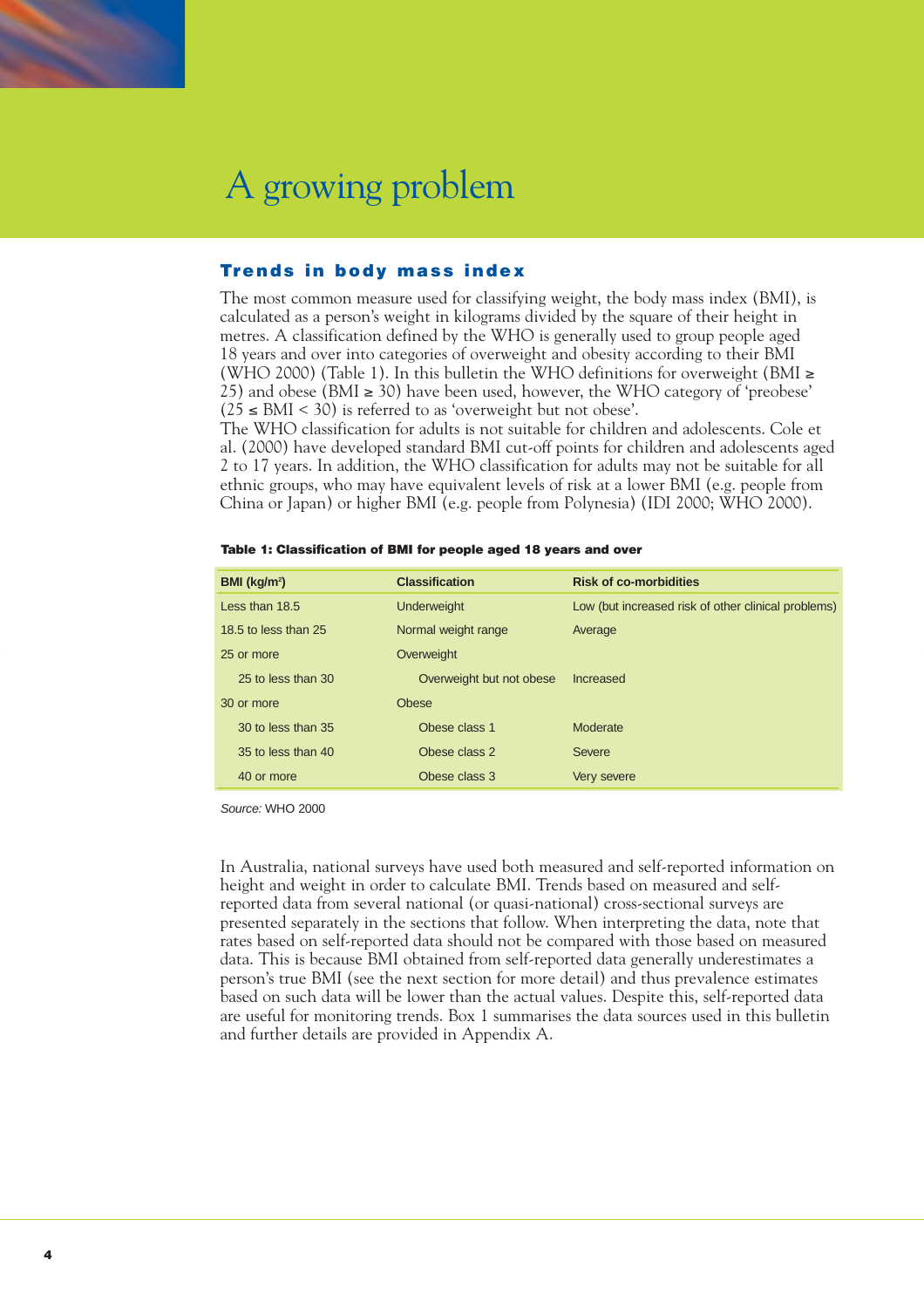| <b>Box 1: Data sources used in this bulletin</b>   |                                                     |                         |                                                                                                           |                                          |                                                                   |  |
|----------------------------------------------------|-----------------------------------------------------|-------------------------|-----------------------------------------------------------------------------------------------------------|------------------------------------------|-------------------------------------------------------------------|--|
| <b>Survey</b>                                      | <b>Responsible</b><br>organisation                  | Year                    | <b>Scope</b><br>(in this bulletin)                                                                        | <b>Sample size</b><br>(in this bulletin) | <b>Measure of</b><br>overweight                                   |  |
| <b>National Health</b><br>Survey                   | Australian Bureau<br>of Statistics                  | 1989-90<br>1995<br>2001 | National, 18+ years<br>National, 18+ years<br>National, 18+ years                                         | 37,638<br>35,414<br>16,355               | Self-reported BMI<br>Self-reported BMI<br>Self-reported BMI       |  |
| <b>Risk Factor</b><br>Prevalence<br><b>Surveys</b> | <b>National Heart</b><br>Foundation<br>of Australia | 1980<br>1983<br>1989    | State capital cities, 25-64 years<br>State capital cities, 25-64 years<br>All capital cities, 25-64 years | 5.550<br>7.562<br>7,667                  | <b>Measured BMI</b><br><b>Measured BMI</b><br><b>Measured BMI</b> |  |
|                                                    |                                                     | 1989                    | All capital cities, 25-69 years                                                                           | 8,321                                    | <b>Measured waist</b><br>circumference                            |  |
| <b>National Nutrition</b><br><b>Survey</b>         | Australian Bureau<br>of Statistics, the then        | 1995                    | Urban areas, 25-64 years                                                                                  | 4,792                                    | <b>Measured BMI</b>                                               |  |
|                                                    | Dept.of Health and<br><b>Aged Care</b>              | 1995                    | Urban areas, 25-69 years                                                                                  | 5,244                                    | <b>Measured waist</b><br>circumference                            |  |
| Australian<br>Diabetes, Obesity<br>and Lifestyle   | International<br><b>Diabetes Institute</b>          | 1999-2000               | Urban areas (excluding ACT),<br>$25 - 64$ years                                                           | 5,560                                    | <b>Measured BMI</b>                                               |  |
| Study (AusDiab)                                    |                                                     |                         | Urban areas (excluding ACT),<br>$25 - 69$ years                                                           | 6,032                                    | <b>Measured waist</b><br>circumference                            |  |

## Trends based on self-reported data

Analysis of the ABS National Health Surveys conducted between 1989–90 and 2001 suggests a rapid rise in the prevalence of obesity among both men (an 80% increase) and women (a 71% increase) during the 13-year period, with a smaller increase in the prevalence of overweight but not obese (14% in both men and women) (Figure 1). On the basis of self-reported height and weight, in 2001 an estimated 16% of men and 17% of women aged 18 years and over were obese—a total of 2.4 million obese Australian adults. A further 4.9 million Australian adults (42% of men and 25% of women aged 18 years and over) were estimated to be overweight but not obese.

Previous comparisons of measured and self-reported height and weight have shown that people tend to overestimate their height and underestimate their weight (Flood et al. 2000; Niedhammer et al. 2000; ABS 1998a; Waters 1993). Further, shorter people tend to overestimate their height to a greater extent than taller people, and lighter people tend to report their weight more accurately than heavier people. The result of this is that BMI is not accurately classified using self-reported information and such data may underestimate the true prevalence rates of overweight and obesity. Analysis of the 1995 National Health Survey (self-reported data) and the 1995 National Nutrition Survey (a subsample of the National Health Survey that recorded measured data) showed that self-reported data underestimated the true prevalence of obesity by an average of around 6 percentage points and the true prevalence of overweight but not obese by an average of around 5 percentage points. Crudely applying these adjustments to the estimates based on self-reported data in the 2001 National Health Survey suggests that there may have been as many as 3.3 million people aged 18 years and over who were obese in 2001 and 5.6 million who were overweight but not obese.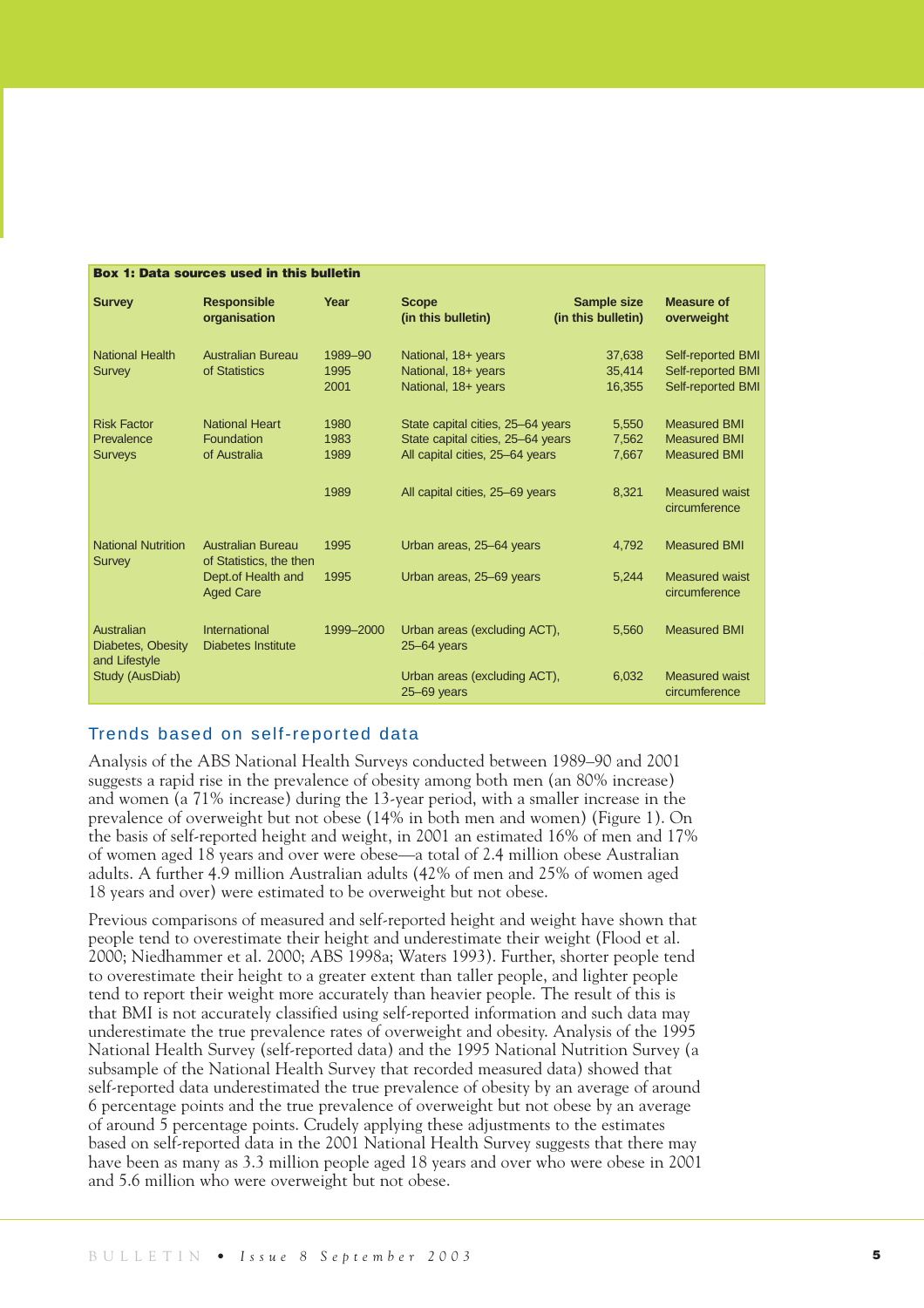

**Figure 1: Prevalence of overweight and obesity by BMI: self-reported height and weight, Australian men and women aged 18 years and over, 1989–90 to 2001**



*Notes* 

1. Age-standardised to the 2001 Australian population.

2. Error bars indicate 95% confidence intervals for the prevalence of overweight (BMI ≥ 25).

*Sources:* AIHW analysis of the 1989–90, 1995 and 2001 National Health Surveys.

### Trends based on measured data

The rapid rise in the prevalence of obesity based on self-reported height and weight is supported by data derived from measured height and weight. Between 1980 and 1999–2000 the proportion of obese men aged 25–64 years and living in Australian capital cities and urban areas rose by almost 80%, from 9.4% to 16.9% (Figure 2). In the same period the obesity rate among women aged 25–64 years rose 2.5 times, from 7.9% to 19.8%.

Although the proportions of obese men and overweight but not obese women appear to have fallen slightly between 1995 and 1999–2000, the falls were not statistically significant. The 1999–2000 estimates are based on data collected in the Australian Diabetes, Obesity and Lifestyle Study (AusDiab). This study recorded a response rate of around 35%, and the impact of any non-response bias is yet to be determined. Further, the method used to collect the data may be a factor in the apparent decrease. The study involved participants coming to a central clinic, where anthropometric and other data were collected in person by the study investigators. It has been suggested that people who are overweight, particularly those who are obese, may be less likely to participate in surveys where their weight will be assessed, thus causing bias through self-selection and an underestimation of overweight prevalence in the population (Magnus et al. 1983).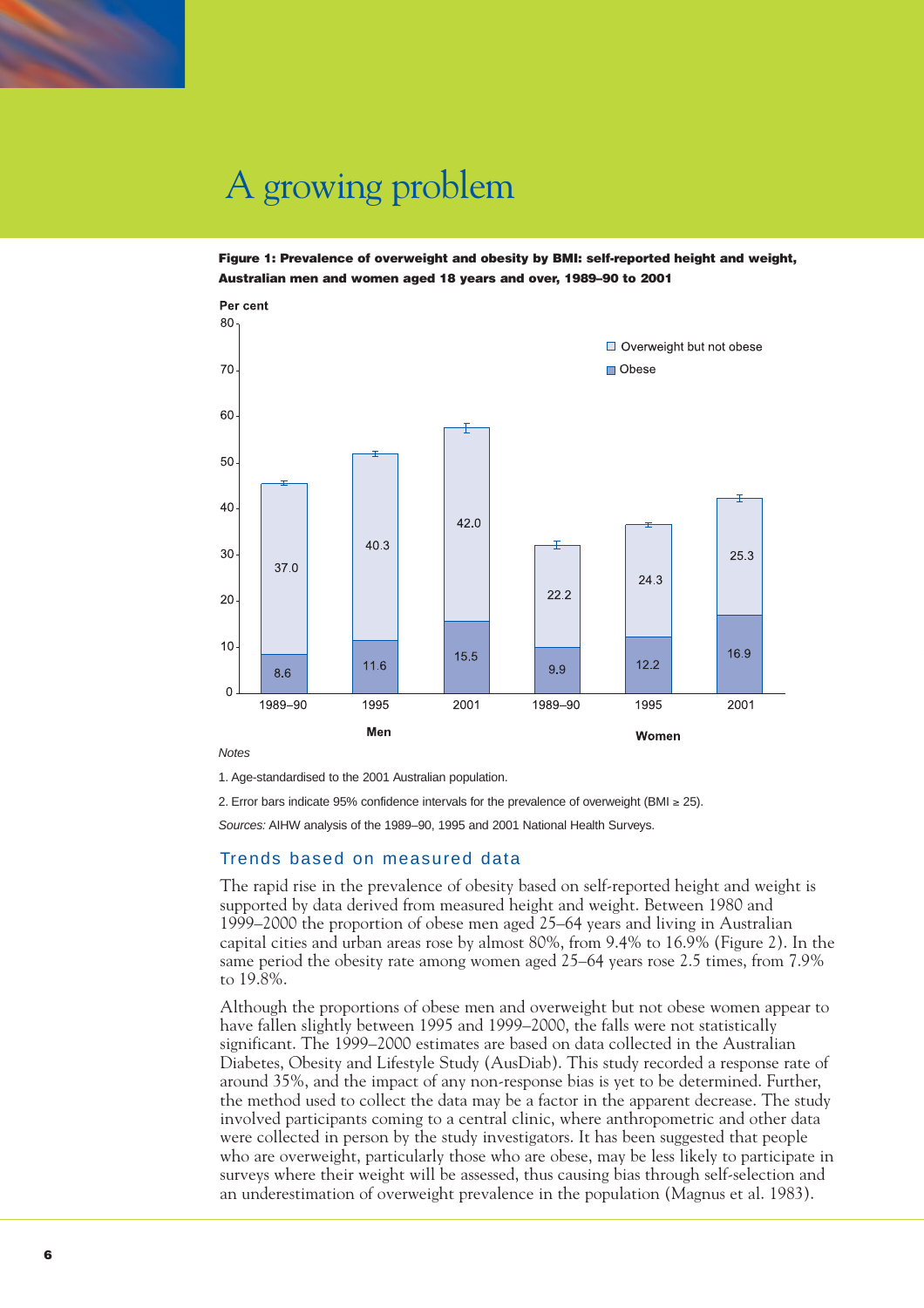

**Figure 2: Prevalence of overweight and obesity by BMI: measured height and weight, Australian men and women aged 25–64 years, 1980 to 1999–2000**

#### *Notes*

2. Capital cities and urban areas only.

3. Error bars indicate 95% confidence intervals for the prevalence of overweight (BMI ≥ 25).

*Sources:* AIHW analysis of 1980, 1983, 1989 Risk Factor Prevalence Surveys; 1995 National Nutrition Survey; 1999–2000 Australian Diabetes, Obesity and Lifestyle Study (AusDiab).

## Trends in waist circumference

As the weight of Australians has increased so too have our waistlines. Excess weight accumulated in the abdominal region is a good indicator of increased risk of developing chronic disease, particularly Type 2 diabetes and coronary heart disease (NIH, National Heart Lung and Blood Institute 1998). Although the waist-to-hip ratio has traditionally been used to measure the prevalence of abdominal overweight, more recent evidence suggests that waist circumference alone may identify people at health risk both from being overweight and from having a central fat distribution (Lean et al. 1995; Han et al. 1995; Pouliot et al. 1994; Seidell et al. 1992).

As a measure of overweight, waist circumference is a useful addition to BMI because abdominal fat mass can vary greatly within a narrow range of total body fat or BMI (WHO 2000). BMI is more commonly used, however, particularly in self-report surveys, since people are much more likely to be able to report or estimate their height and weight than their waist circumference.

<sup>1.</sup> Age-standardised to the 2001 Australian population.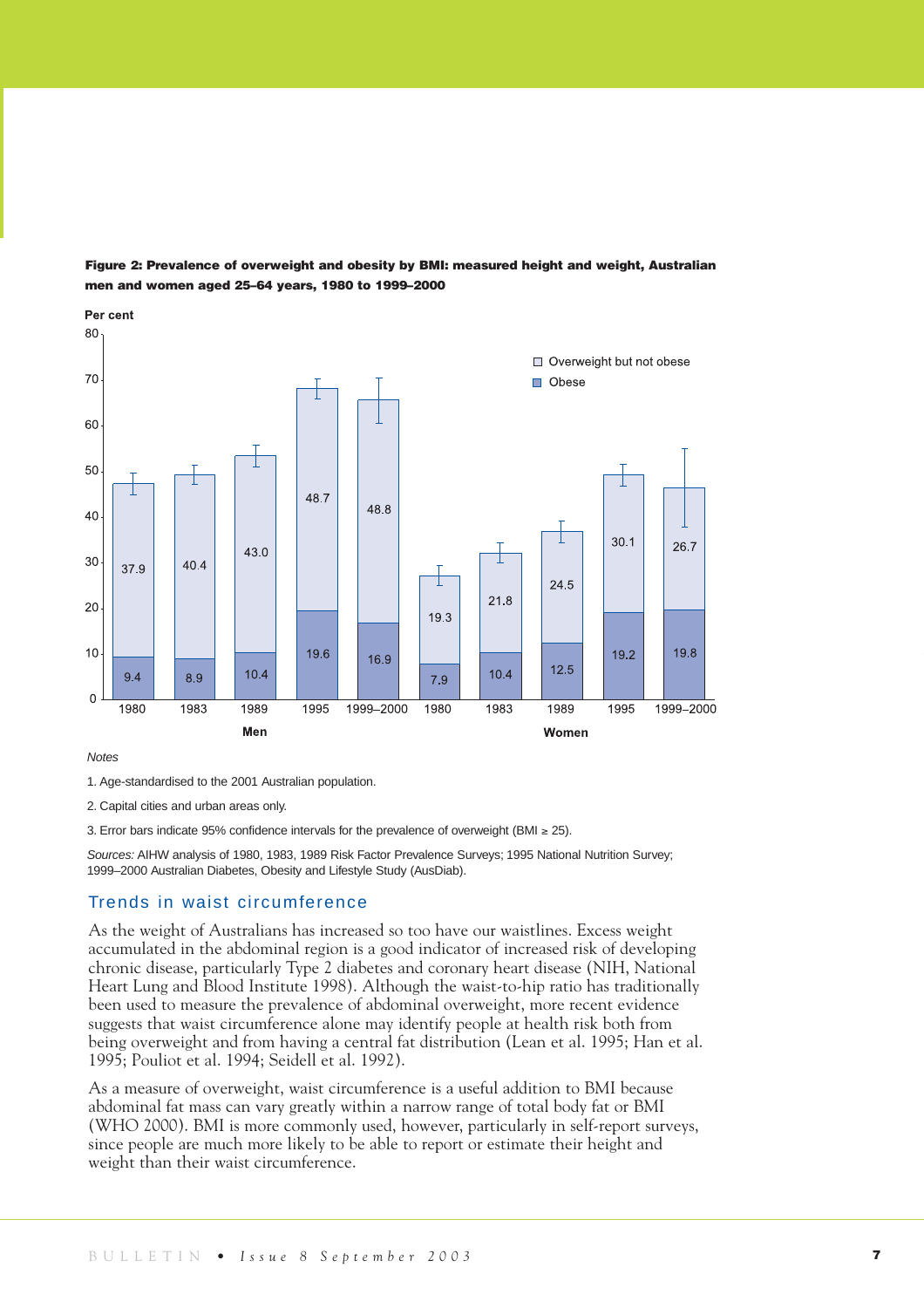

There are currently no standard cut-offs for waist circumferences to indicate increased risk of health problems. Current evidence, however, suggests that waist circumferences greater than or equal to 94 cm in men and greater than or equal to 80 cm in women indicate increased risk (WHO 2000 as described by Han et al. 1995). Waist circumferences greater than or equal to 102 cm in men and greater than or equal to 88 cm in women indicate substantially increased risk. As with BMI, this classification is not suitable for use in people aged less than 18 years; and again, the cut-off points may not be suitable for all ethnic groups. Table 2 shows the classification of waist circumference used to define abdominal overweight but not obese and abdominal obesity in this bulletin.

|                                             | <b>Waist circumference</b>    |                              |                                           |
|---------------------------------------------|-------------------------------|------------------------------|-------------------------------------------|
| <b>Classification</b><br>(in this bulletin) | <b>Men</b>                    | <b>Women</b>                 | <b>Risk of metabolic</b><br>complications |
| Abdominally overweight<br>but not obese     | $\geq 94$ cm and $\lt 102$ cm | $\geq 80$ cm and $\lt 88$ cm | Increased                                 |
| Abdominally obese                           | $\geq 102$ cm                 | $\geq 88$ cm                 | Substantially<br>increased                |

#### **Table 2: Classification of waist circumference for people aged 18 years and over**

In 1999–2000, 21% of men and 28% of women aged 25–69 years and living in Australian capital cities and urban areas were abdominally obese (Figure 3). A further 28% of men and 21% of women were abdominally overweight but not obese. Since 1989 the prevalence of abdominal obesity has increased by 46% in men and 75% in women aged 25–69 years, while the proportion of those who are abdominally overweight but not obese has increased by around 25% in both men and women of that age. It is noteworthy that the proportion of men who were abdominally obese fell between 1995 (24.7%) and 1999–2000 (20.9%), although the fall was not statistically significant. The fall might be a result of differences in the survey methodology as described in the preceding section.

It is interesting to compare the prevalence rates of overweight but not obese and obesity based on measured BMI with those based on waist circumference. It should, however, be remembered that BMI and waist circumference measure different aspects of obesity, so prevalence rates from the two methods should not really be directly compared. In 1999–2000 men were more likely to be classified as overweight on the basis of measured BMI (66%) than on the basis of waist circumference (48%) (Figures 2 and 3). This difference is mainly a result of the difference in the prevalence of overweight but not obese (49% based on BMI and 28% based on waist circumference), since the prevalence of obesity was fairly similar using both methods (17% based on BMI and 21% based on waist circumference). In contrast, women were slightly more likely to be classified as overweight on the basis of waist circumference (49%) than on the basis of measured BMI (47%).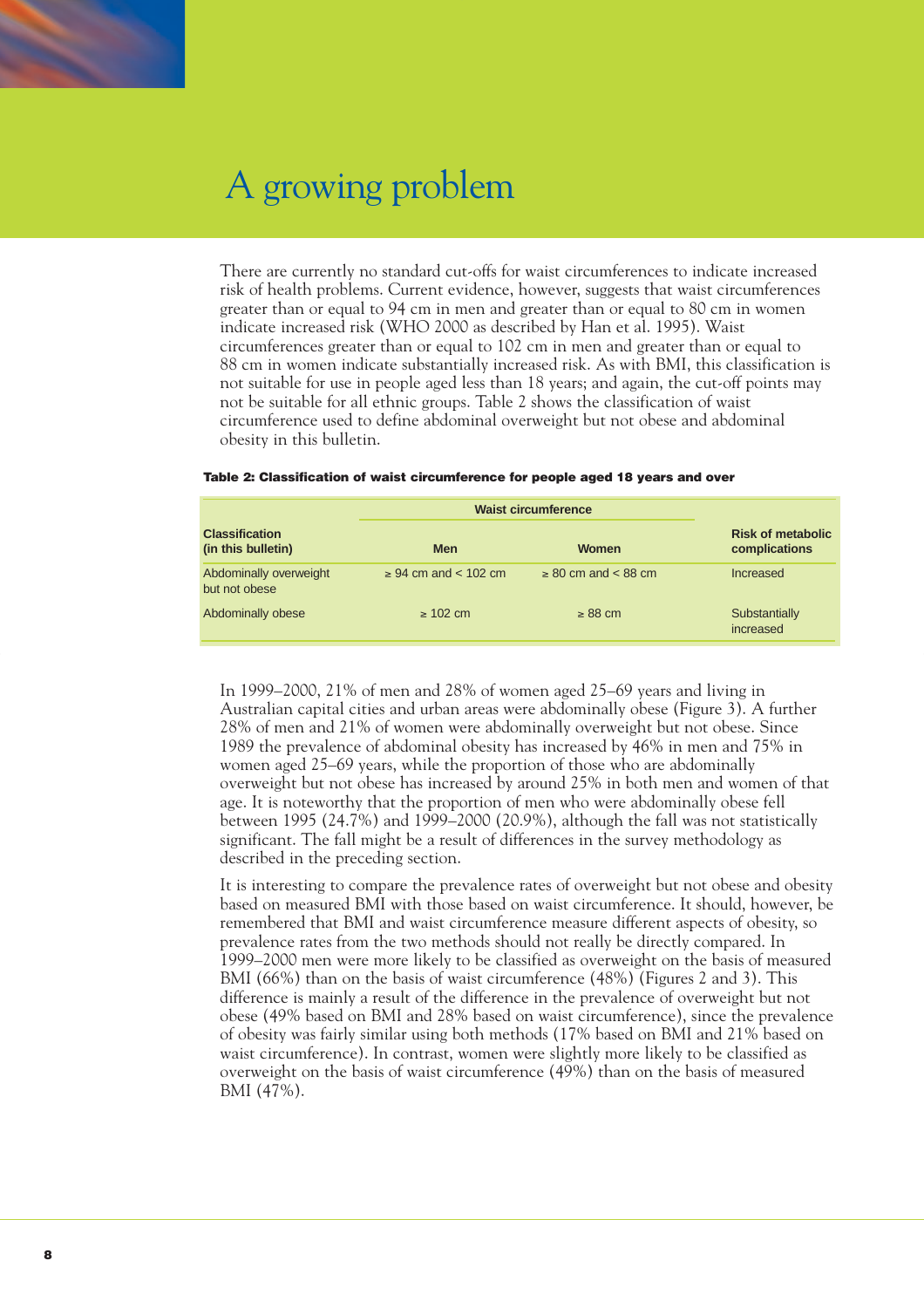

### **Figure 3: Prevalence of abdominal overweight and obesity: measured waist circumference, Australian men and women aged 25–69 years, 1989 to 1999–2000**

#### *Notes*

2. Capital cities and urban areas only.

3. Error bars indicate 95% confidence intervals for the prevalence of abdominal overweight.

*Sources:* AIHW analysis of 989 Risk Factor Prevalence Survey; 1995 National Nutrition Survey; 1999–2000 Australian Diabetes, Obesity and Lifestyle Study (AusDiab).

It is also noteworthy that the differentials between male and female prevalence rates for overweight but not obese differ according to which measure is used. Using measured BMI, the prevalence of overweight but not obese since 1989 has been around 70% higher on average for males than for females. In contrast, using measured waist circumference, the prevalence of overweight but not obese is about 23% higher on average for men compared with women. There is, however, little difference in the prevalence of obesity between men and women using either measure. There has been some criticism of BMI as an indicator of overweight and obesity because of its inability to account for the heavier weight of muscle mass (Gallagher et al. 1996; WHO 2000). This may have more impact on classification for males than for females.

<sup>1.</sup> Age-standardised to the 2001 Australian population.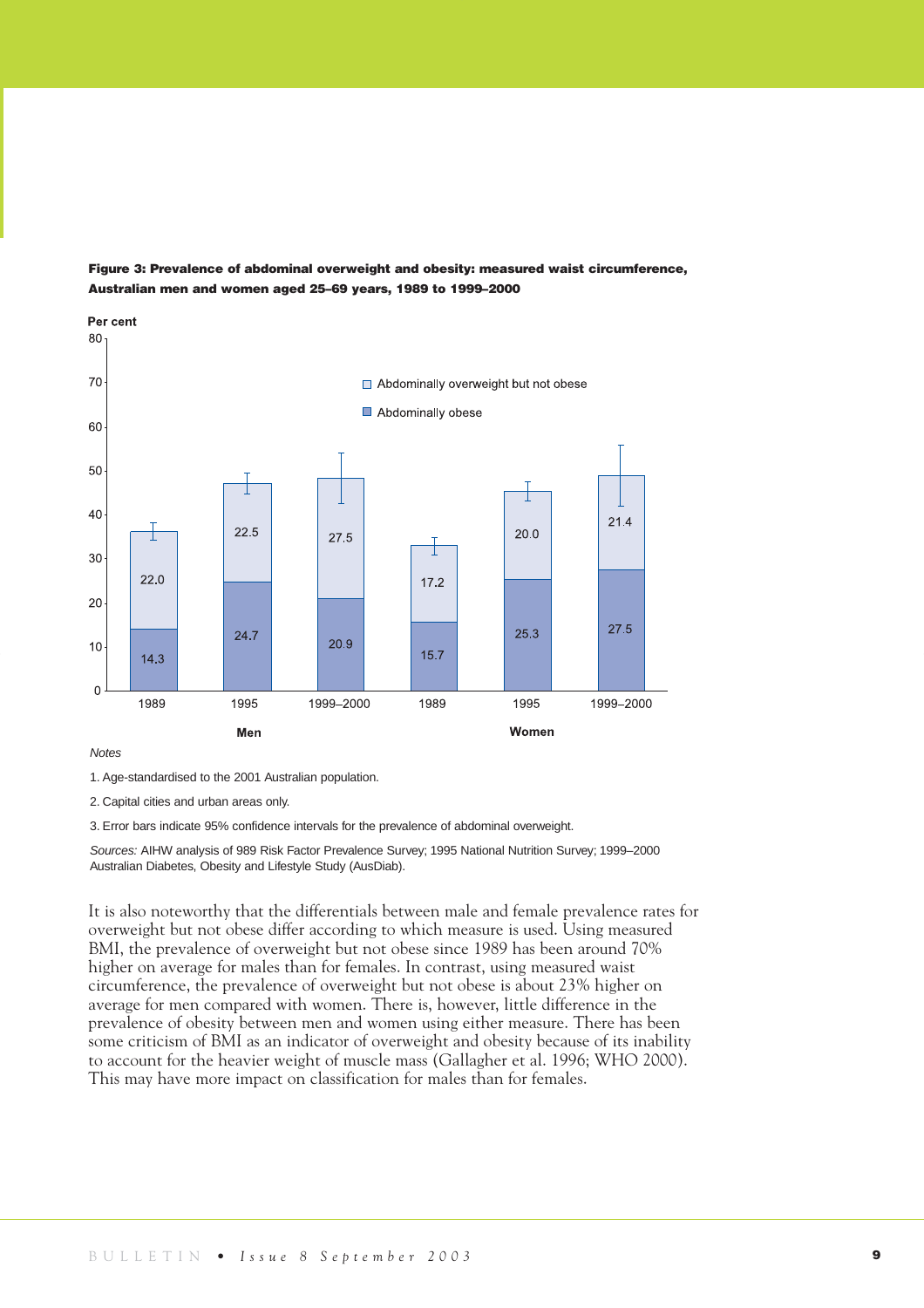

# **Putting the prevalence rates and trends into perspective**

As discussed, the current rates of overweight and obesity based on self-reported height and weight show that 2.4 million Australians (around 16%) aged 18 years and over were obese and a further 4.9 million were overweight but not obese (around 34%) in 2001. Given that the prevalence of obesity based on self-reported data may be underestimated by around 6 percentage points, it can be said that as many as 3.3 million Australians might have been obese in 2001—slightly less than the total population of Melbourne (ABS 2003). Similarly, adjusting the prevalence of overweight but not obese by 5 percentage points suggests that as many as 5.6 million Australians—equivalent to the combined populations of Sydney and Perth—might have been overweight but not obese in 2001.

On the basis of self-reported data, 9% of men and 10% of women aged 18 years and over were obese in 1989–90. If these prevalence rates are applied to the 2001 estimated resident population, 1.4 million men and women (9% of the population aged 18 years and over) would be obese. But an estimated 2.4 million men and women were obese in 2001. This implies that there were 1.0 million more people—slightly less than the population of Adelaide—who were obese in 2001 than would have been the case had there been no increase in the prevalence of obesity between 1989–90 and 2001. Similarly, 0.6 million more Australians aged 18 years and over were overweight but not obese in 2001 than would have been the case had there been no increase in the prevalence between 1989–90 and 2001.

It should be noted that national cross-sectional population surveys are not the only source of data available for documenting the epidemic of obesity in Australia. For example, in their large, multi-ethnic community prospective study of Australian adults—the Melbourne Collaborative Cohort Study—Ball et al. (2003) found that over five years the participating men and women (aged 35–69 years at baseline) gained an average of 1.58 kilograms and 2.42 kilograms respectively.

# **International comparisons**

Results from the 2001 National Health Survey show that around 16% of Australian adults are obese and a further 34% are overweight but not obese, but how do we compare with the rest of the world? There are only limited international data that are directly comparable with Australian data in terms of the age groups included. Although there is a wealth of international data (e.g. see WHO 2000; WHO 2003), some countries collect and report data based on measured height and weight while others use self-reported height and weight. In addition, some countries use different BMI cut-off points to classify overweight and obesity. These variations mean it is impossible to make direct comparisons.

A comparison of results based on recent data for people aged 25–64 years from a number of developed nations shows that, while Australia is not the nation with the 'biggest' problem, we are not far behind (Figure 4).

International comparisons based on self-reported data show that the prevalence of obesity among Australian adults aged 25–64 years (at 17.6%) is only about 4 percentage points behind the rates for the United States (21.8%) and the United Kingdom (21.7%).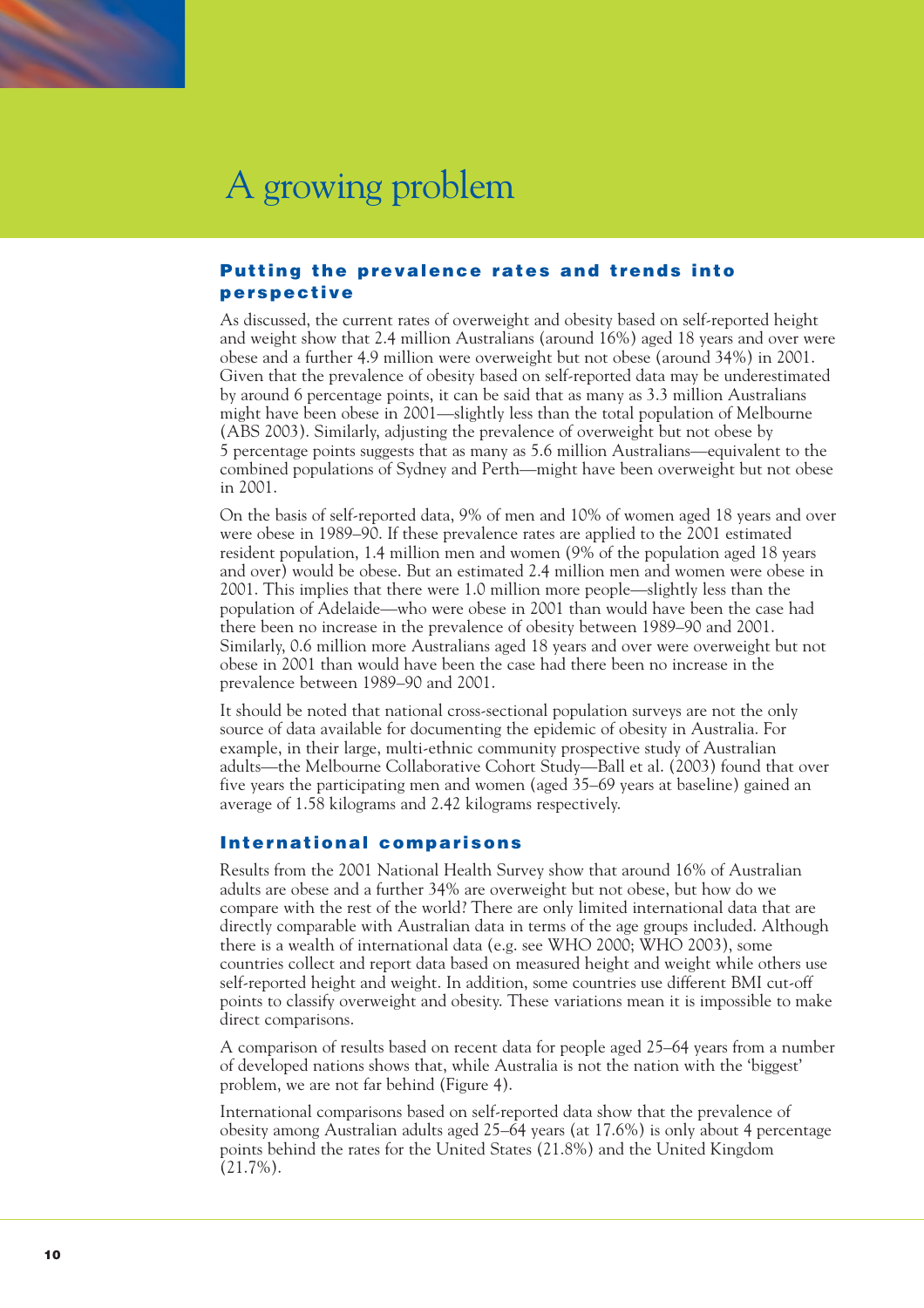Comparisons based on measured data show that our closest neighbour, New Zealand, has a lower prevalence of obesity (17.7%) than Australia (19.9%) but has the highest rate of overweight but not obese (42.8%) among the three countries compared (the third one being Italy). In contrast, Italy has an obesity rate that is less than half that of Australia, with only 9% of people aged 25–64-years having a BMI of 30 or more.

### **Figure 4: Prevalence of overweight and obesity: selected countries, people aged 25–64 years, 1997 to 2001**



*Notes* 

1. Age-standardised to the WHO World Standard population.

2. For New Zealand Maori and Pacific peoples, a BMI of 26 to less than 32 indicates overweight but not obese while a BMI of 32 or more indicates obesity.

#### *Sources*

Self-reported data: Health Survey for England 2000; US Behavioural Risk Factor Surveillance System 2000; 2001 National Health Survey (Australia); Canadian Community Health Survey 2000–01.

Measured data: 1997 National Nutrition Survey (New Zealand); 1999–2000 Australian Diabetes, Obesity and Lifestyle Study (AusDiab); 1999–2000 Survey on Health Conditions of the Population and Recourse to Health Services (Italy).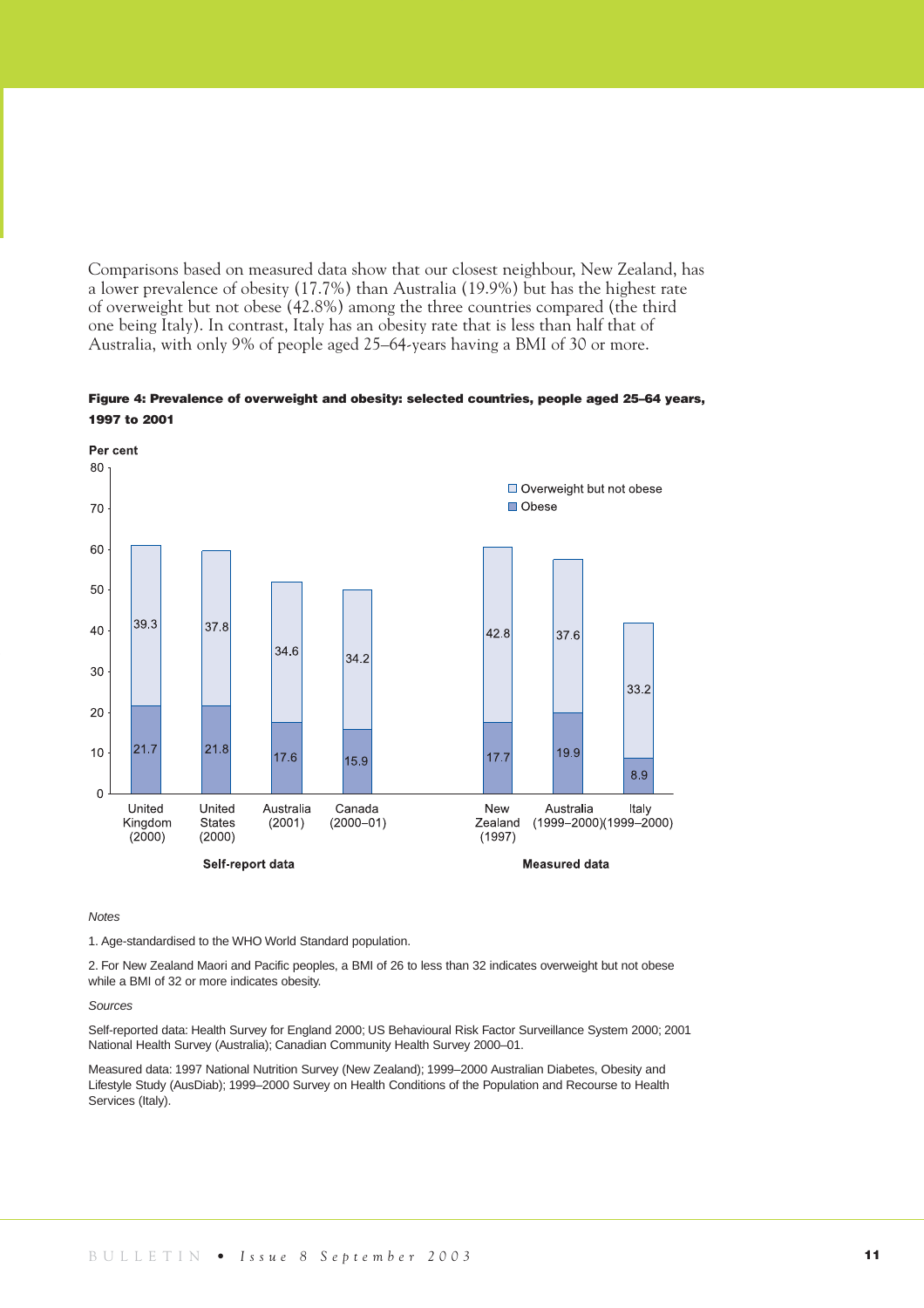

# **What of the future?**

Although the future cannot be predicted with any certainty, it is interesting to speculate about what the prevalence of overweight might be in Australia in 2010 and 2020. One scenario would be to look simply at the effect of the ageing of the population on the future prevalence of overweight by assuming that the current rates remain stable. For example, applying the current (2001) rates of obesity based on self-reported data to the projected populations for 2010 and 2020 suggests that 2.7 million Australians aged 18 years and over will be obese by 2010 and 3.0 million by 2020. That is, applying the current obesity rates to the projected population in 2010 suggests that by 2010 there would be a further 300,000 obese Australians aged 18 years and over beyond the number in 2001 (2.4 million) simply as a result of the ageing of the population. By 2020 there would be a further 600,000 obese Australians aged 18 years and over compared with 2001. Similarly, in 2010 there would be 5.6 million overweight but not obese Australians aged 18 years and over (700,000 more than in 2001) and the number would rise to 6.3 million by 2020 (1.4 million more than in 2001).

Another scenario would be to assume that the future trend in Australia will mirror the trend in the United States, where rates of overweight but not obese and obesity have been consistently higher than in Australia over time. For example, 21% of people aged 18 years and over in the United States in 2001 were obese on the basis of self-reported height and weight (BRFSS 2003). The corresponding prevalence rate for Australia in 2001 was 16%, which corresponds to the rate observed in the United States in 1995. Thus, if it is assumed that in six years' time the prevalence of obesity in Australia will reach 21%, then 3.3 million Australians aged 18 years and over will be obese in 2007 (900,000 more than in 2001).

It should be noted, however, that there are many other possible scenarios for the future: the numbers just shown are only examples of what might happen.

## **Conclusion**

The prevalence of obesity in Australia has been, and may still be, increasing at an alarming rate. Self-reported data show that at present about 16% of the population aged 18 years and over is obese, following an increase in the prevalence of almost 80% since 1989. Measured data suggest that the current obesity rate is even higher, at 17% for men and 20% for women aged 25–64 years. If the proportion of people who are overweight but not obese is also taken into account then, at present, two-thirds of men and nearly half of women aged 25–64 years are overweight (i.e. BMI  $\geq$  25) on the basis of measured height and weight.

Overweight, in particular obesity, has significant health, social and economic impacts. The rise in overweight and obesity has many potential health effects, such as an increased incidence of Type 2 diabetes, respiratory diseases, coronary heart disease, cancers, hypertension, high cholesterol and stroke. There are also the more practical considerations—the sizing of clothing; the sizes of chairs and seats in the home, at work and in public places such as cinemas and restaurants; the dimensions of cars and public transport vehicles; and so on. Given that overweight and obesity are largely preventable, and that weight loss in people who are obese or overweight offers significant health benefits (NIH, National Heart Lung and Blood Institute 1998; WHO 2000), there is enormous scope for improving the health of Australians by promoting environmental and lifestyle changes, such as increased physical activity and dietary modification, to reverse the trend.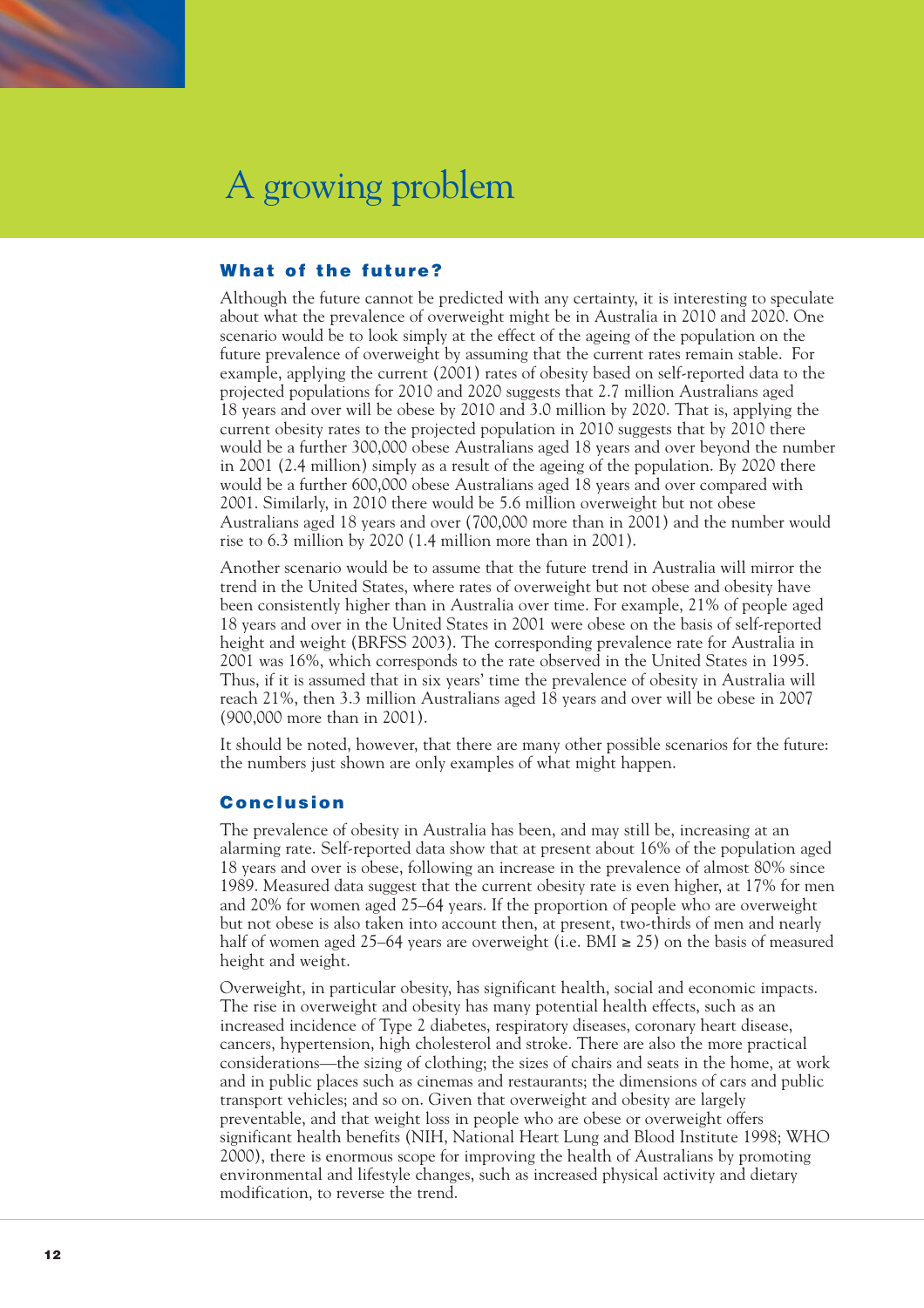## **References**

ABS (Australian Bureau of Statistics) 1996. National Health Survey Users' Guide, Australia 1995. ABS Cat. No. 4363.0. Canberra: ABS.

ABS (Australian Bureau of Statistics) 1998a. How Australians measure up. ABS Cat. No. 4359.0. Canberra: ABS.

ABS (Australian Bureau of Statistics) 1998b. National Nutrition Survey Users' Guide, Australia 1995. ABS Cat. No. 4801.0. Canberra: ABS.

ABS (Australian Bureau of Statistics) 2000. Population projections, Australia, 1999–2101. ABS Cat. No. 3222.0. Canberra: ABS.

ABS (Australian Bureau of Statistics) 2002. National Health Survey 2001: summary of results, Australia. ABS Cat. No. 4364.0. Canberra: ABS.

ABS (Australian Bureau of Statistics) 2003. Year Book Australia 2003. ABS Cat. No. 1301.0. Canberra: ABS.

Ball K, Crawford D, Ireland P & Hodge A 2003. Patterns and demographic predictors of 5-year weight change in a multi-ethnic cohort of men and women in Australia. Public Health Nutrition 6(3):269–81.

BRFSS (Behavioral Risk Factor Surveillance System) 2003. Trends tables. National Center for Chronic Disease Prevention and Health Promotion, Atlanta GA. Viewed 29 July 2003, <http://www.cdc.gov/brfss>.

Cameron AJ, Welborn TA, Zimmet PZ, Dunstan DW, Owen N, Salmon J et al. 2003. Overweight and obesity in Australia: the 1999–2000 Australian Diabetes, Obesity and Lifestyle Study (AusDiab). Medical Journal of Australia 178(9):427–32.

Cole TJ, Bellizzi MC, Flegal KM & Dietz WH 2000. Establishing a standard definition for child overweight and obesity worldwide: international survey. British Medical Journal 320:1–6.

Dunstan D, Zimmet P, Welborn T, Sicree R, Armstrong T, Atkins R et al. (AusDiab Steering Committee) 2001. Diabesity and associated disorders in Australia—2000: the accelerating epidemic. The Australian Diabetes, Obesity and Lifestyle Study (AusDiab). Melbourne: International Diabetes Institute.

Flood V, Webb K, Lazarus R & Pang G 2000. Use of self-report to monitor over-weight and obesity in populations: some issues for consideration. Australian and New Zealand Journal of Public Health 24:96–9.

Gallagher D, Visser M, Sepulveda D, Harris T & Heymsfield SB 1996. How useful is body mass index for comparison of body fatness across age, sex, and ethnic groups? American Journal of Epidemiology 143(3):228–39.

Han TS, van Leer EM, Seidell JC, & Lean MEJ 1995. Waist circumference action levels in the identification of cardiovascular risk factors: prevalence study in a random sample. British Medical Journal 311:1401-05.

IDI (International Diabetes Institute) 2000. The Asia–Pacific perspective: redefining obesity and its treatment. Viewed 25 July 2003, <http: www.obesityasiapacific.com/default.htm>.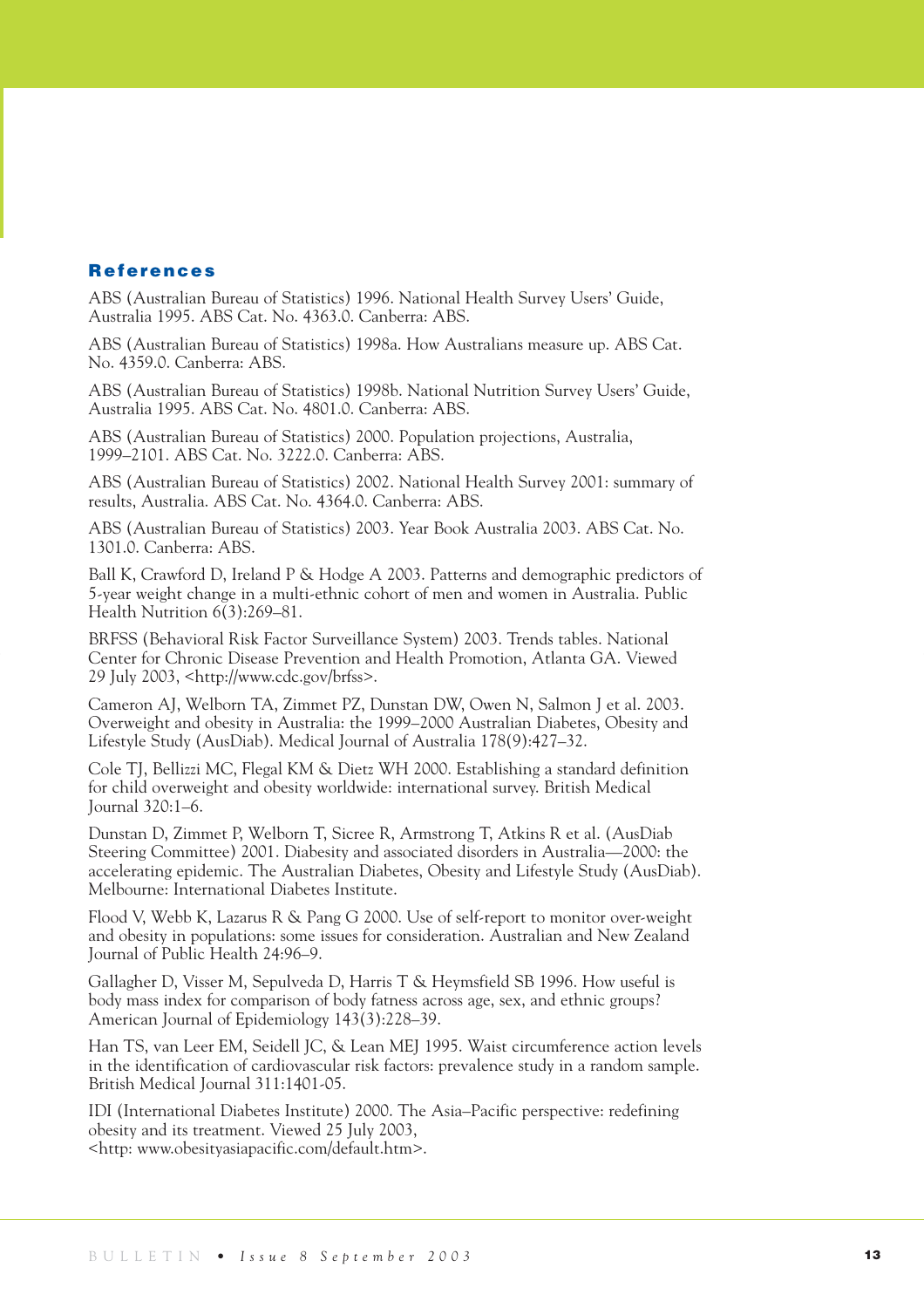Lean MEJ, Han TS & Morrison CE 1995. Waist circumference as a measure for indicating need for weight management. British Medical Journal 311:158–61.

Magnus P, Armstrong B & McCall M 1983. A comparison of populations self-selected and randomly selected for coronary risk factor screening. Preventive Medicine 12:340–50.

NIH (National Institutes of Health), National Heart, Lung and Blood Institute 1998. Clinical guidelines on the identification, evaluation and treatment of overweight and obesity in adults: the evidence report. NIH publication no. 98-4083. Bethesda MD: National Institutes of Health.

Neidhammer I, Bugel I, Bonenfant S, Goldberg M & Leclerc A 2000. Validity of selfreported weight and height in the French GAZEL cohort. International Journal of Obesity and Related Metabolic Disorders 24(9):1111–8.

Pouliot M-C, Despres J-P, Lemieux S, Moorjani S, Bouchard C, Tremblay A et al. 1994. Waist circumference and abdominal sagittal diameter: Best simple anthropometric indexes of abdominal visceral adipose tissue accumulation and related cardiovascular risk in men and women. American Journal of Cardiology 73:460–8.

Risk Factor Prevalence Study Management Committee 1981. Risk Factor Prevalence Study: No. 1—1980. Canberra: National Heart Foundation of Australia.

Risk Factor Prevalence Study Management Committee 1984. Risk Factor Prevalence Study: No. 2—1983. Canberra: National Heart Foundation of Australia.

Risk Factor Prevalence Study Management Committee 1990. Risk Factor Prevalence Study: No. 3—1989. Canberra: National Heart Foundation of Australia & Australian Institute of Health.

Seidell JC, Cigolini M, Charzewska J, Ellsinger B-M, Deslypere JP & Cruz A 1992. Fat distribution in European men: a comparison of anthropometric measurements in relation to cardiovascular risk factors. International Journal of Obesity 16:17–22.

Waters AM 1993. Assessment of self-reported height and weight and their use in the determination of body mass index. Canberra: Australian Institute of Health and Welfare.

WHO (World Health Organization) 2000. Obesity: preventing and managing the global epidemic. Report of a WHO consultation. Technical report series 894. Geneva: WHO.

WHO (World Health Organization) 2003. The SuRF report 1. Surveillance of risk factors related to noncommunicable diseases: current status of global data. Geneva: WHO.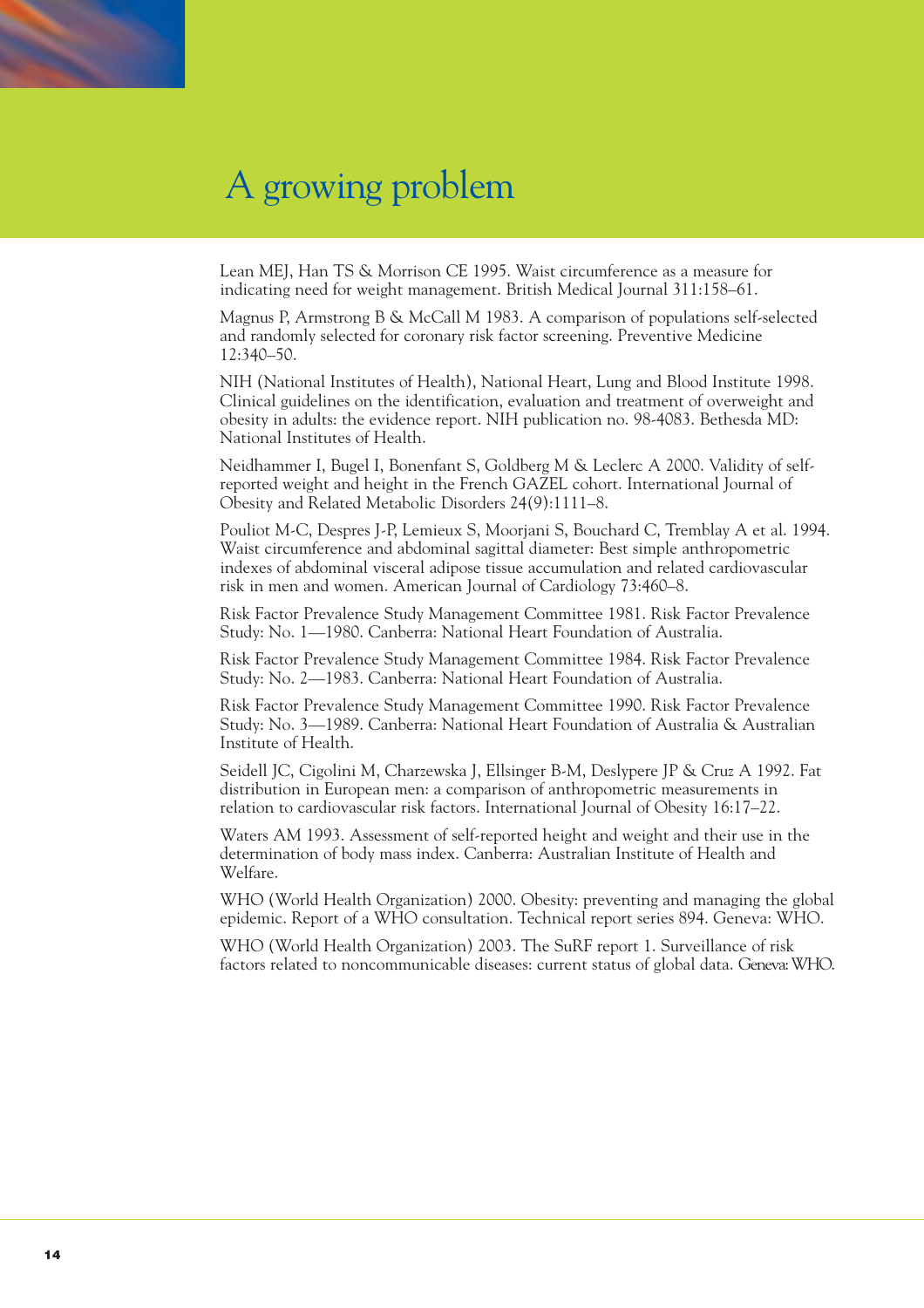## **Appendix A: Methods and data sources**

### Rates

Age-standardised rates are used to remove the influence of age when comparing populations with different age structures. The 2001 Australian population has been used as the standard population in all Australian comparisons. For international comparisons, the WHO World Standard population has been used.

## Confidence intervals (error bars)

Confidence intervals are an indication of the amount of variation associated with an estimate. The graphs in this bulletin show 95% confidence intervals as error bars on each column. These indicate that, if the process that led to the estimated value were repeated many times, in 95% of cases the true population value would fall within that confidence interval.

## Data sources

*The Risk Factor Prevalence Studies* were conducted by the National Heart Foundation of Australia in 1980, 1983 and 1989. They were designed to provide national measurements for blood pressure, blood lipids, height and weight, and waist and hip circumference, as well as self-reported information on smoking, alcohol consumption, physical activity, dietary behaviour and use of oral contraceptives (Risk Factor Prevalence Study Management Committee 1981; 1984; 1990). The three studies combined collected information from a sample of around 22,000 adults living in Australian capital cities (Canberra and Darwin were not included in the 1980 and 1983 studies) between May–June and December of the study year.

In all three studies participants were weighed and had their height measured by a trained nurse. In the 1989 study, participants also had their waist circumference measured; and information on self-reported height and weight was also collected.

*The National Health Surveys*, conducted in 1989–90, 1995 and 2001 by the Australian Bureau of Statistics, were designed to obtain national information on the health status of Australians, their use of health services and facilities, and health-related aspects of their lifestyle. In each survey, information on self-reported height and weight was collected from respondents aged 15 years and over. The 1989–90 survey collected information from a sample of 54,600 respondents (of whom 41,500 were aged 15 years and over) between October 1989 and September 1990. The 1995 survey collected information from a sample of 57,600 respondents (of whom 41,440 were aged 15 years and over) between January 1995 and January 1996 (ABS 1996). The 2001 survey collected information from approximately 26,900 respondents between February and November 2001 (ABS 2002).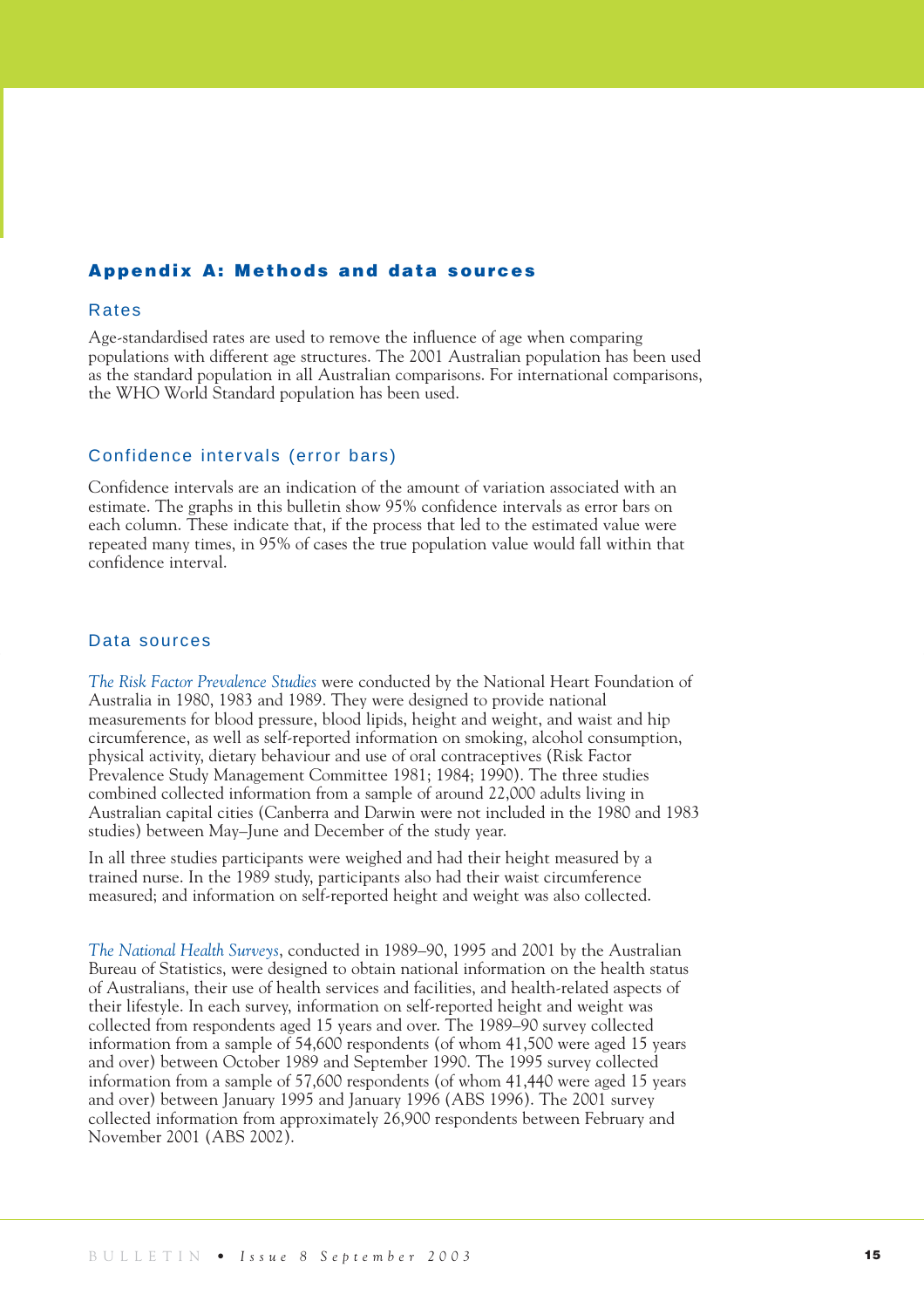

*The 1995 National Nutrition Survey*, a joint project between the Australian Bureau of Statistics and the then Commonwealth Department of Health and Aged Care, is the largest and most comprehensive Australian survey of food and nutrient intakes, dietary habits and body measurements. The survey collected information from a subsample of respondents to the 1995 National Health Survey—approximately 13,800 people from urban and rural Australia. The National Nutrition Survey was conducted between January 1995 and January 1996 (ABS 1998b).

*The Australian Diabetes, Obesity and Lifestyle Study (AusDiab)*, a survey conducted in 1999–2000 by the International Diabetes Institute, was designed to provide estimates of the prevalence of diagnosed and undiagnosed Type 2 diabetes and self-reported chronic conditions such as heart disease and hypertension (Dunstan et al. 2001). It also provided national measurements of blood pressure, blood lipids, blood glucose, body fat, height and weight, and waist and hip circumference; as well as self-reported information on diet, smoking, alcohol consumption, physical activity, and general health and wellbeing. The study collected information in urban and non-urban areas in all states and the Northern Territory and sampled over 20,000 people aged 25 years and over, of whom more than 11,000 underwent a physical examination.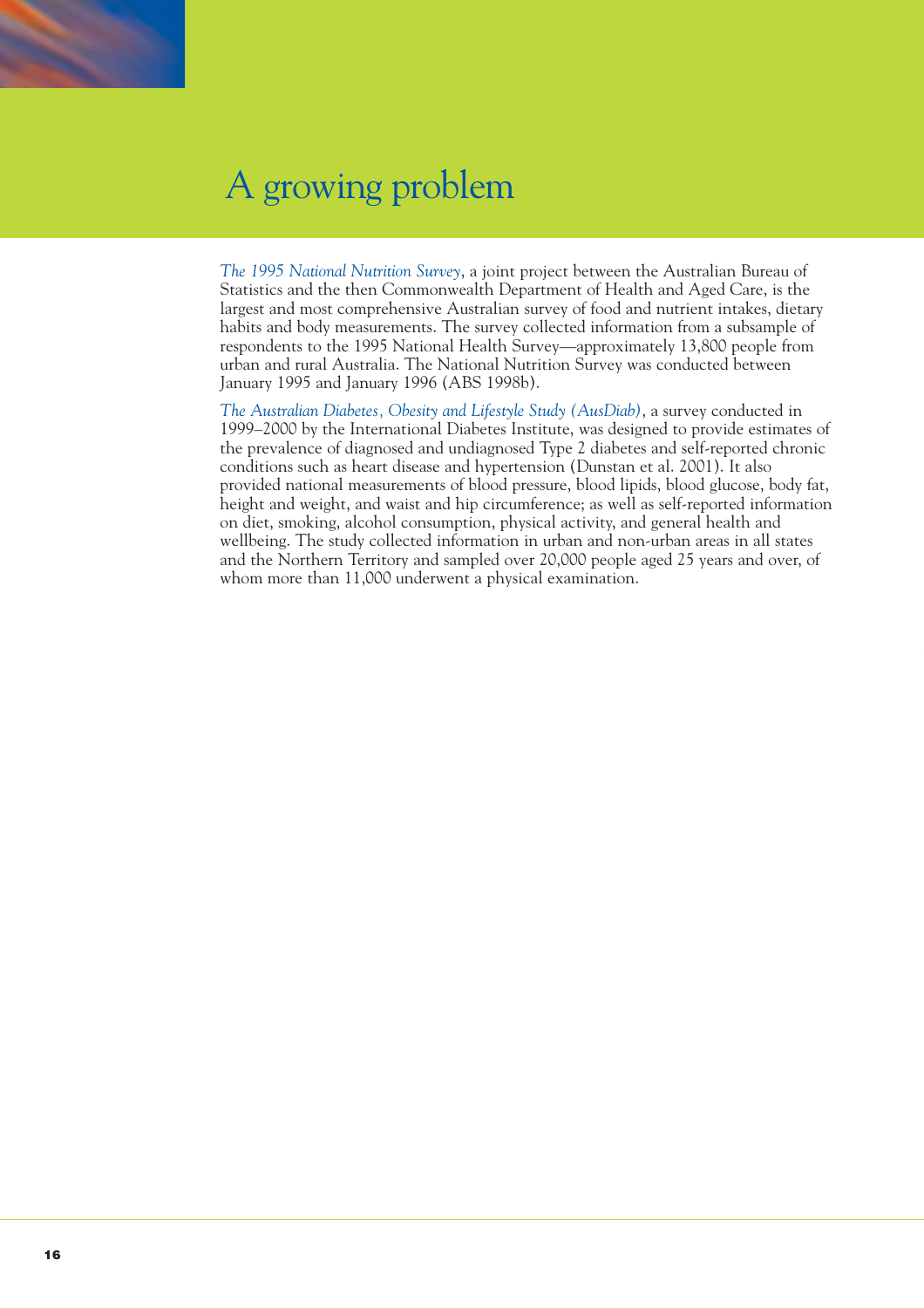## **Appendix B: Statistical tables**

**Table B1: Prevalence of overweight and obesity: self-reported height and weight, Australian men and women aged 18 years and over, 1989 to 2001 (per cent with 95% confidence interval)**

| <b>Sex</b> | Year    | Overweight but not obese | <b>Obese</b>        | Overweight          |
|------------|---------|--------------------------|---------------------|---------------------|
| <b>Men</b> | 1989-90 | $37.0(36.1 - 37.8)$      | $8.6(8.1 - 9.0)$    | 45.5 (45.0–46.1)    |
|            | 1995    | 40.3 (39.8-40.8)         | $11.6(11.3 - 11.9)$ | $51.9(51.4 - 52.5)$ |
|            | 2001    | 42.0 (40.9 - 43.1)       | $15.5(14.8 - 16.3)$ | 57.6 (56.4–58.7)    |
| Women      | 1989-90 | $22.2(21.5 - 22.9)$      | $9.9(9.4 - 10.4)$   | $32.1(31.3 - 32.9)$ |
|            | 1995    | 24.3 (23.9–24.7)         | $12.2(11.9-12.5)$   | $36.5(36.0 - 36.9)$ |
|            | 2001    | 25.3 (24.4–26.2)         | $16.9(16.2 - 17.6)$ | $42.2(41.3 - 43.1)$ |

*Note:* Age-standardised to the 2001 Australian population.

*Sources:* AIHW analysis of 1989–90, 1995 and 2001 National Health Surveys.

|  | Table B2: Prevalence of overweight and obesity: measured height and weight, Australian men |
|--|--------------------------------------------------------------------------------------------|
|  | and women aged 25–64 years, 1980 to 1999–2000 (per cent with 95% confidence interval)      |

| <b>Sex</b> | Year      | Overweight but not obese | <b>Obese</b>       | Overweight          |
|------------|-----------|--------------------------|--------------------|---------------------|
| Men        | 1980      | $37.9(35.6 - 40.3)$      | $9.4(8.0-10.8)$    | 47.4 (45.0-49.8)    |
|            | 1983      | $40.4(38.3 - 42.4)$      | $8.9(7.8 - 10.1)$  | 49.3 (47.2–51.4)    |
|            | 1989      | 43.0 (40.7-45.3)         | $10.4(9.1 - 11.8)$ | $53.4(51.1 - 55.8)$ |
|            | 1995      | 48.7 (46.2-51.1)         | 19.6 (17.7-21.4)   | 68.2 (66.0-70.5)    |
|            | 1999-2000 | 48.8 (45.4–52.2)         | 16.9 (14.1-19.7)   | 65.7 (60.7-70.7)    |
| Women      | 1980      | 19.3 (17.4-21.1)         | $7.9(6.6-9.2)$     | $27.2(25.1 - 29.3)$ |
|            | 1983      | 21.8 (19.7-23.9)         | $10.4(9.2 - 11.7)$ | $32.2(30.0 - 34.4)$ |
|            | 1989      | 24.5 (22.4–26.5)         | $12.5(11.0-14.0)$  | $36.9(34.6 - 39.3)$ |
|            | 1995      | $30.1(27.9 - 32.2)$      | 19.2 (17.4-21.1)   | 49.3 (47.0-51.6)    |
|            | 1999-2000 | 26.7 (21.4-32.0)         | 19.8 (15.4-24.2)   | 46.5 (37.9–55.1)    |

*Notes*

- 1. Capital cities and urban areas only.
- 2. Age-standardised to the 2001 Australian population.

*Sources:* AIHW analysis of 1980, 1983 and 1989 Risk Factor Prevalence Surveys; 1995 National Nutrition Survey; 1999–2000 Australian Diabetes, Obesity and Lifestyle Study (AusDiab).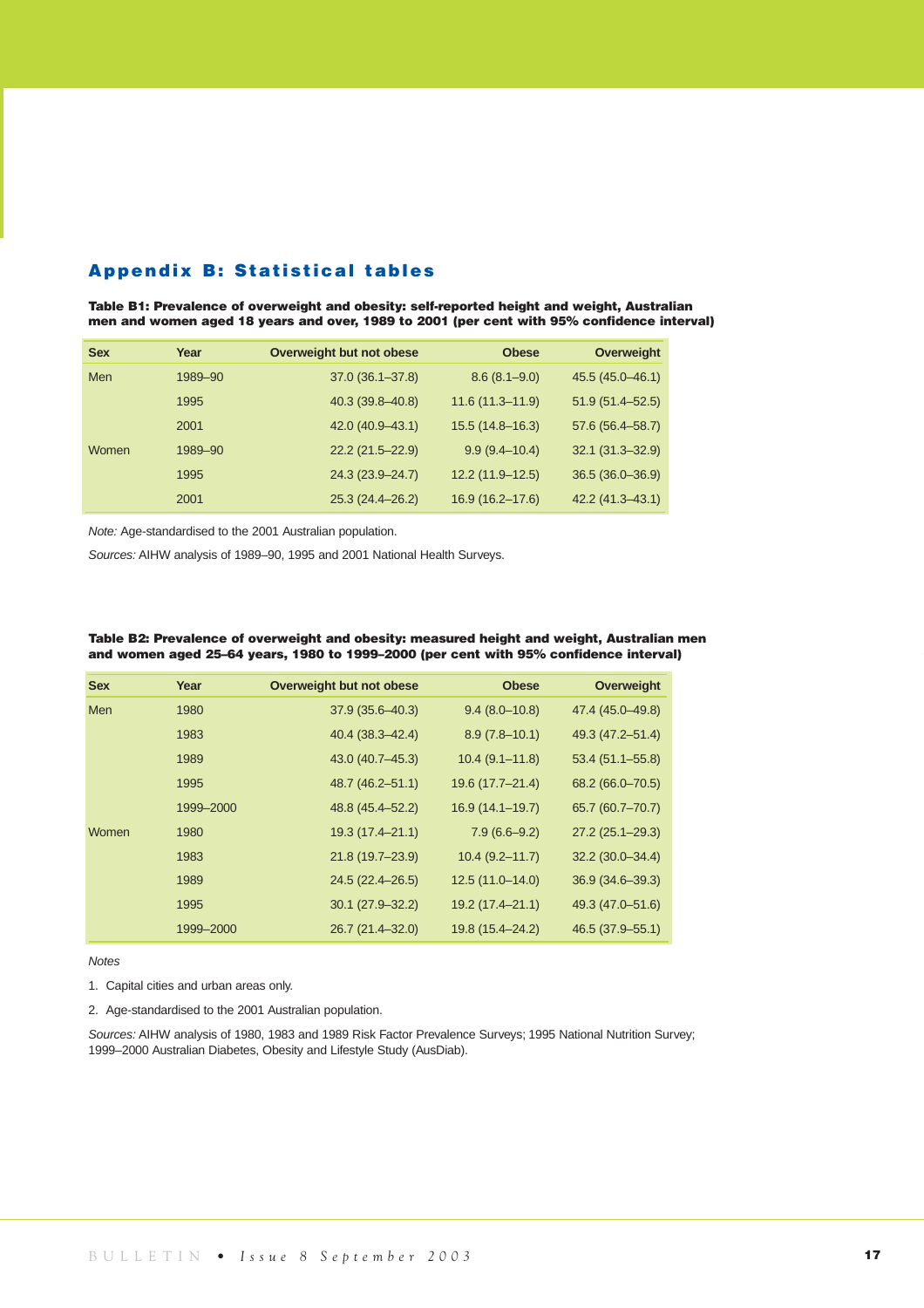

#### **Table B3: Prevalence of abdominal overweight and obesity: Australian men and women aged 25–69 years, 1989 to 1999–2000 (per cent with 95% confidence interval)**

| <b>Sex</b> | Year      | Overweight but not obese | <b>Obese</b>        | Overweight          |
|------------|-----------|--------------------------|---------------------|---------------------|
| <b>Men</b> | 1989      | $22.0(20.2 - 23.7)$      | $14.3(12.8 - 15.7)$ | $36.3(34.2 - 38.3)$ |
|            | 1995      | $22.5(20.6 - 24.3)$      | $24.7(22.8 - 26.6)$ | 47.2 (44.9-49.5)    |
|            | 1999-2000 | $27.5(23.9 - 31.0)$      | 20.9 (17.5-24.2)    | 48.3 (42.5–54.2)    |
| Women      | 1989      | $17.2(15.7 - 18.7)$      | $15.7(14.2 - 17.3)$ | $32.9(30.9 - 35.0)$ |
|            | 1995      | 20.0 (18.3-21.8)         | 25.3 (23.4-27.2)    | 45.4 (43.2–47.6)    |
|            | 1999-2000 | $21.4(19.1 - 23.7)$      | $27.5(21.4 - 33.5)$ | 48.9 (41.9 - 55.8)  |

*Notes*

1. Capital cities and urban areas only.

2. Age-standardised to the 2001 Australian population.

*Sources:* AIHW analysis of 1989 Risk Factor Prevalence Survey; 1995 National Nutrition Survey; 1999–2000 Australian Diabetes, Obesity and Lifestyle Study (AusDiab).

### **Table A4: Prevalence of overweight and obesity: selected countries, people aged 25–64 years, 1997 to 2001 (per cent)**

| <b>Country</b>        | Year        | Overweight but not obese | <b>Obese</b> | <b>Overweight</b> |
|-----------------------|-------------|--------------------------|--------------|-------------------|
| Self-reported data    |             |                          |              |                   |
| Australia             | 2001        | 34.6                     | 17.6         | 52.2              |
| <b>United States</b>  | 2000        | 37.8                     | 21.8         | 59.6              |
| <b>United Kingdom</b> | 2000        | 39.3                     | 21.7         | 61.0              |
| Canada                | $2000 - 01$ | 34.2                     | 15.9         | 50.1              |
| Measured data         |             |                          |              |                   |
| Australia             | 1999-2000   | 37.6                     | 19.9         | 57.5              |
| New Zealand           | 1997        | 42.8                     | 17.7         | 60.5              |
| Italy                 | 1999-2000   | 33.2                     | 8.9          | 42.1              |

#### *Notes*

- 1. Age-standardised to the WHO World Standard population.
- 2. For New Zealand Maori and Pacific peoples, a BMI of 26 to less than 32 indicates overweight but not obese while a BMI of 32 or more indicates obesity.

#### *Sources*

Self-reported data: 2001 National Health Survey (Australia); US Behavioral Risk Factor Surveillance System 2000; Health Survey for England 2000; Canadian Community Health Survey 2000–01.

Measured data: 1999–2000 Australian Diabetes, Obesity and Lifestyle Study (AusDiab); 1997 National Nutrition Survey (New Zealand); 1999–2000 Survey of Health Conditions of the Population and Recourse to Health Services (Italy).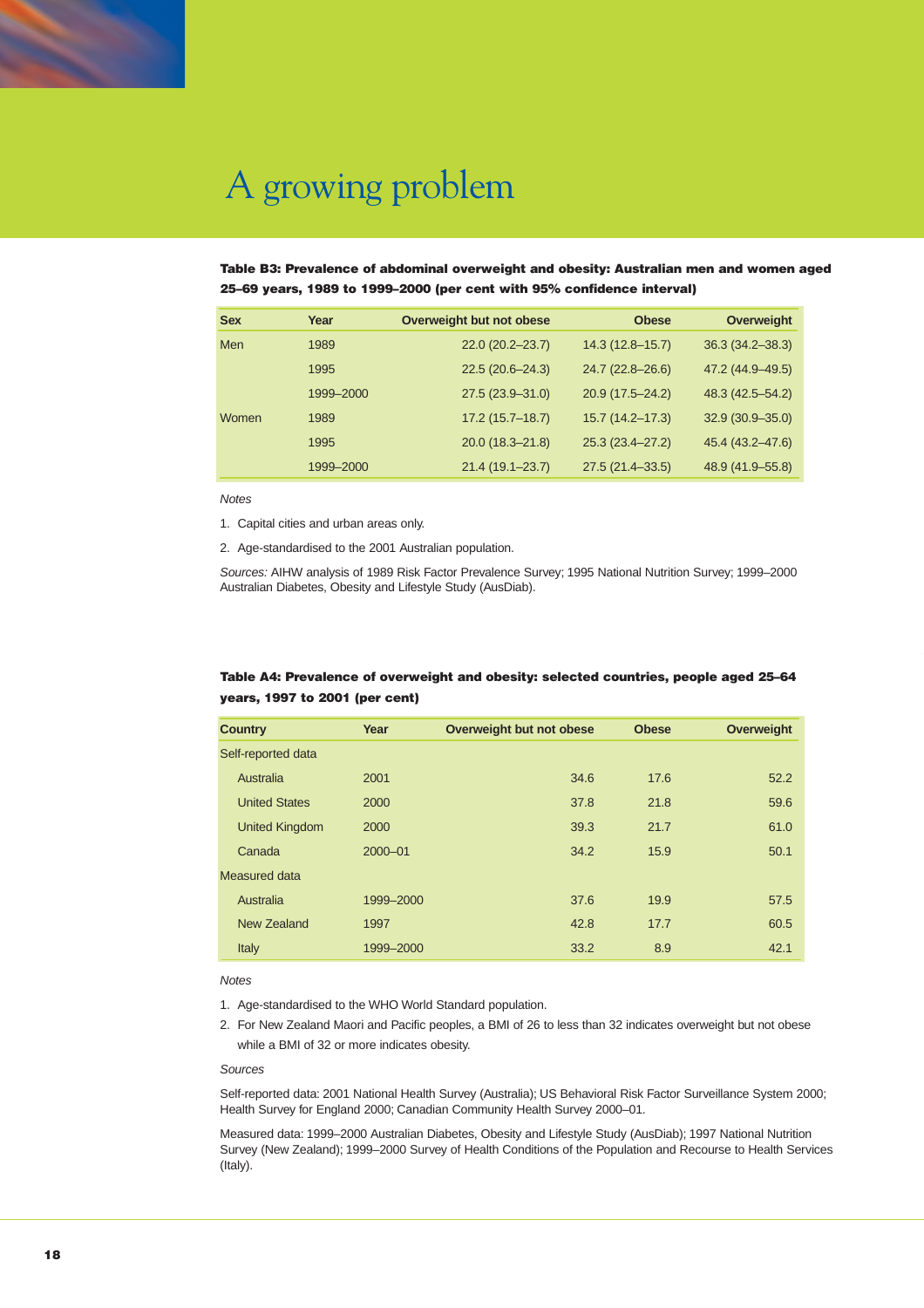# **Acknowledgments**

Funding from the Commonwealth Department of Health and Ageing contributed to the production of this bulletin.

Kylie Ball and Paul Magnus refereed the bulletin. Their valuable comments are gratefully acknowledged. Kathleen O'Brien and Lynelle Moon also provided valued input to this bulletin.